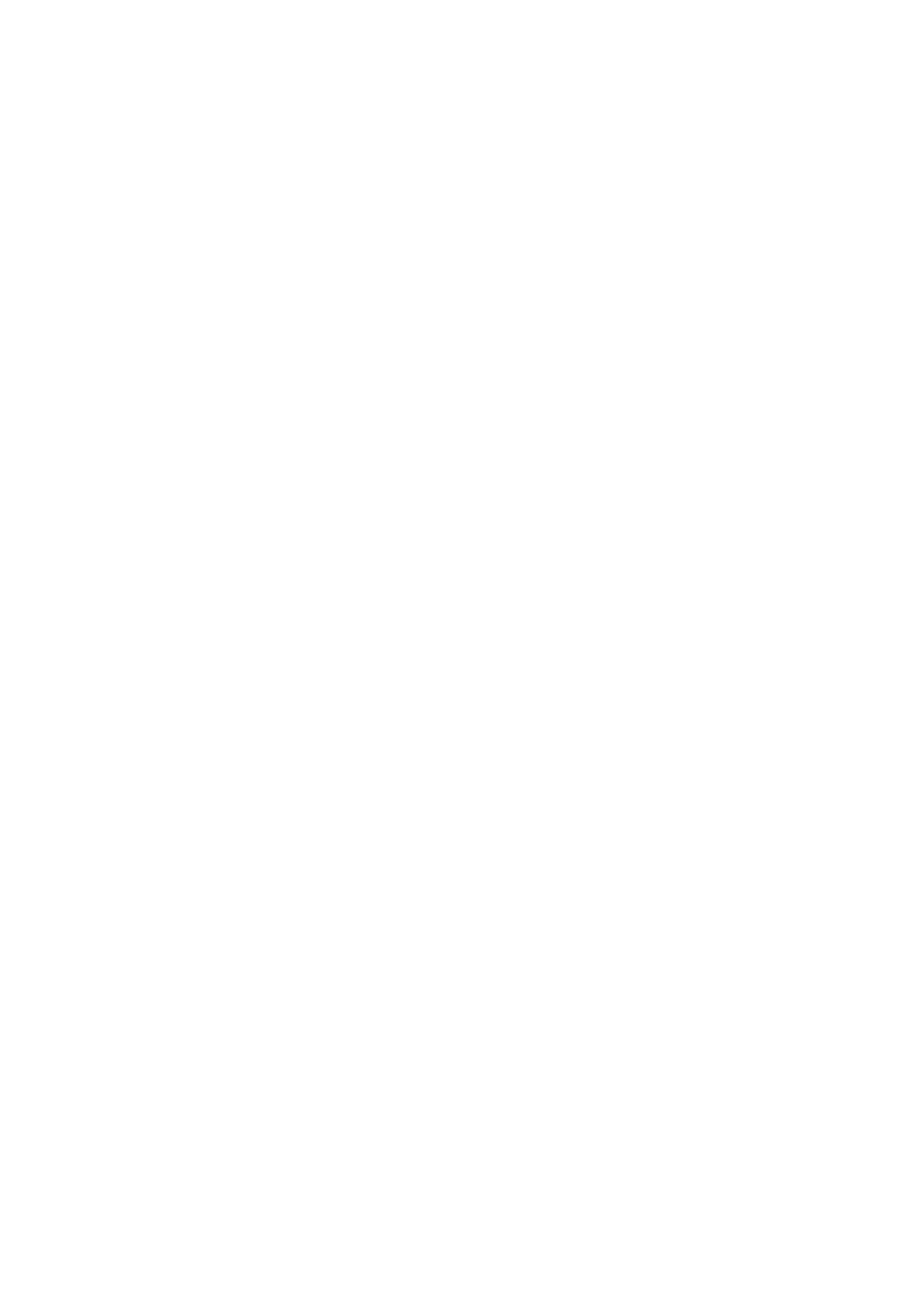# Content

### **Consolidated Interim Financial Statements**

- 4 [Balance Sheet](#page-3-0)
- 5 [Income Statement](#page-4-0)
- 6 [Cash-flow Statement](#page-5-0)
- 7 [Statement of Changes in Equity](#page-6-0)
- [8 Notes](#page-7-0)

All values are rounded individually.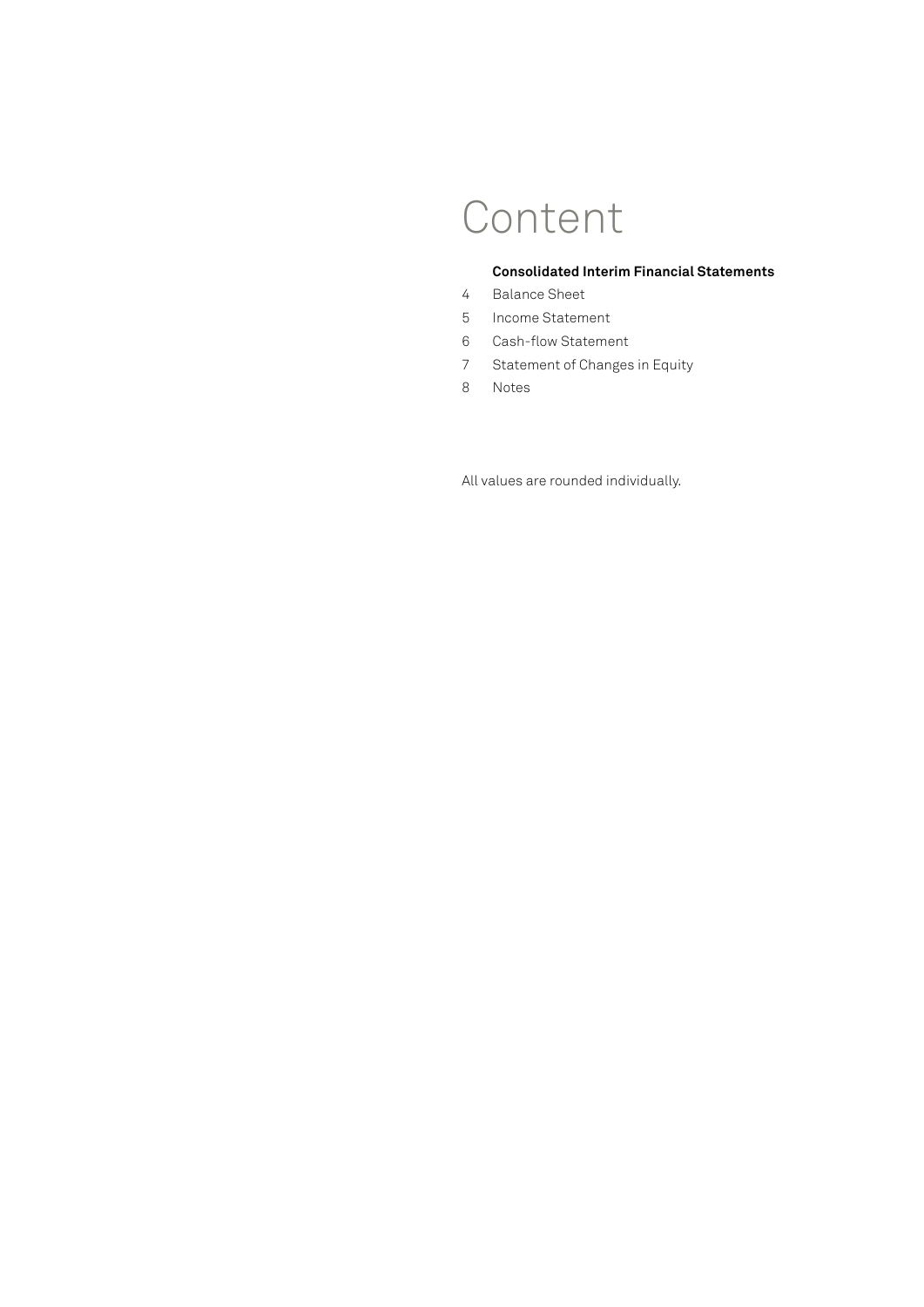# <span id="page-3-0"></span>Consolidated Interim Balance Sheet

| <b>Notes</b>                                           | 30.06.2021<br><b>TCHF</b> | 31.12.2020<br><b>TCHF</b> |
|--------------------------------------------------------|---------------------------|---------------------------|
| <b>Assets</b>                                          |                           |                           |
| Cash and cash equivalents                              | 28719                     | 28409                     |
| Trade receivables                                      | 4042                      | 2293                      |
| Other receivables and current assets                   | 3309                      | 1141                      |
| Financial assets                                       | 540                       | 533                       |
| <b>Total current assets</b>                            | 36611                     | 32376                     |
| 5.1<br>Land, plant and equipment                       | 172619                    | 166146                    |
| Intangible assets                                      | 179                       | 184                       |
| Financial and other long term assets                   | 4438                      | 3604                      |
| Total non-current assets                               | 177235                    | 169934                    |
| Total assets                                           | 213846                    | 202310                    |
| Liabilities and equity                                 |                           |                           |
| 5.2<br><b>Borrowings</b>                               | 15546                     | 15073                     |
| Trade payables                                         | 413                       | 386                       |
| Other payables                                         | 855                       | 509                       |
| Accrued cost                                           | 7397                      | 7622                      |
| Income tax liabilities                                 | 681                       | 476                       |
| <b>Total current liabilities</b>                       | 24892                     | 24066                     |
| 5.2<br>Borrowings                                      | 103 125                   | 95611                     |
| Provisions                                             | 1032                      | 891                       |
| Total non-current liabilities                          | 104156                    | 96503                     |
| <b>Total liabilities</b>                               | 129048                    | 120569                    |
| Share capital                                          | 31075                     | 31075                     |
| Share premium                                          | 45856                     | 46777                     |
| Retained earnings and currency translation differences | 7867                      | 3889                      |
| <b>Total equity</b>                                    | 84798                     | 81741                     |
| Total liabilities and equity                           | 213846                    | 202310                    |

The notes are an integral part of these condensed consolidated interim financial statements.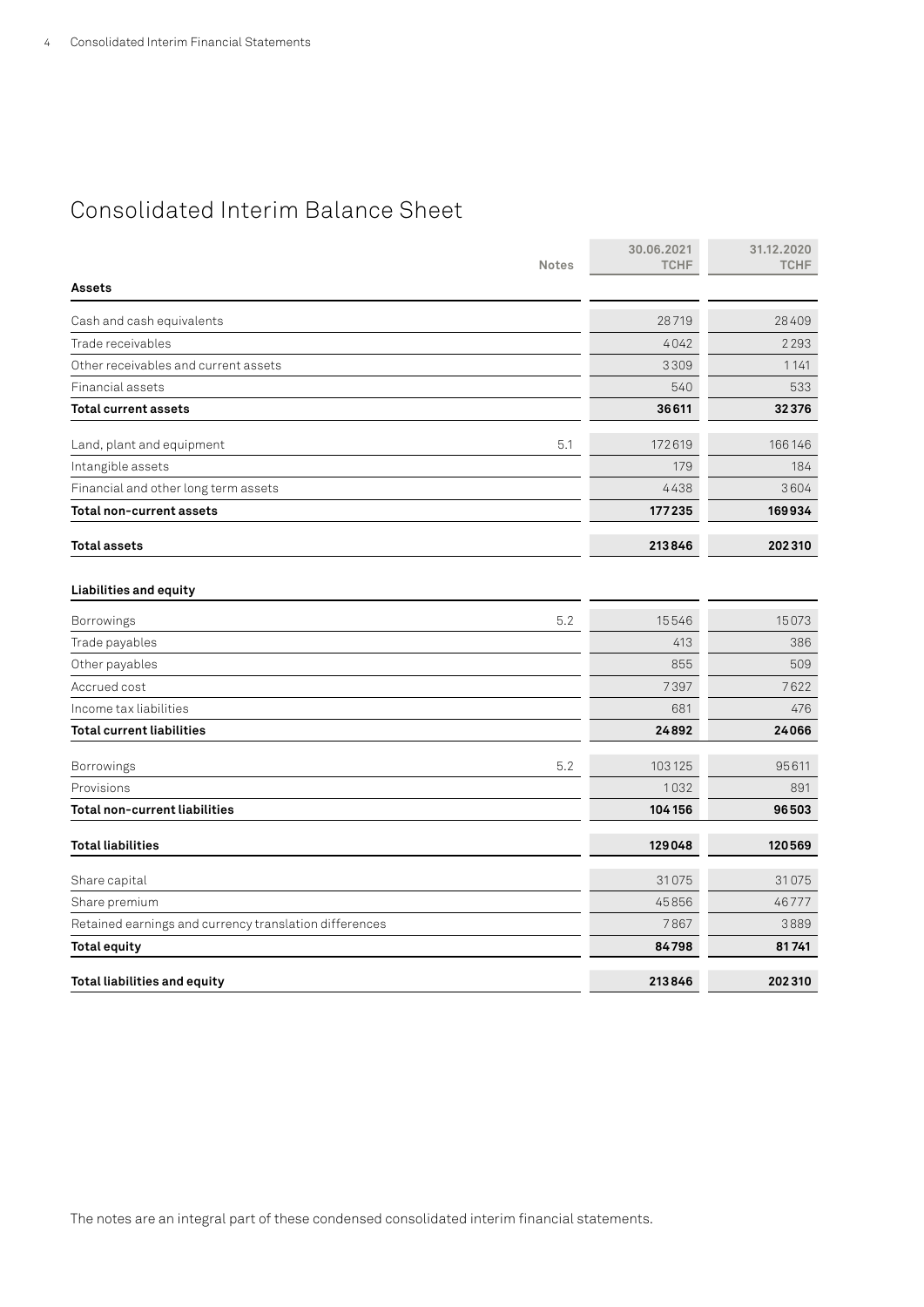# <span id="page-4-0"></span>Consolidated Interim Income Statement

|                                                                                                                                   | <b>Notes</b> | $01.01.2021 -$<br>30.06.2021<br><b>TCHF</b> | $01.01.2020 -$<br>30.06.2020<br><b>TCHF</b> |
|-----------------------------------------------------------------------------------------------------------------------------------|--------------|---------------------------------------------|---------------------------------------------|
| Revenue from sale of electricity                                                                                                  |              | 8474                                        | 5964                                        |
| Other operating income                                                                                                            |              | 74                                          | 443                                         |
| <b>Total revenues</b>                                                                                                             | 6, 7         | 8548                                        | 6406                                        |
| Personnel expenses                                                                                                                |              | $-433$                                      | $-422$                                      |
| Rental and maintenance expenses                                                                                                   |              | $-754$                                      | $-718$                                      |
| Administration expenses                                                                                                           |              | $-342$                                      | $-291$                                      |
| Advertising expenses                                                                                                              |              | $-2$                                        | $-6$                                        |
| Other operating expenses                                                                                                          |              | $-487$                                      | $-433$                                      |
| Earnings before interest, tax, depreciation and<br>amortization (EBITDA)                                                          | 6, 7         | 6530                                        | 4536                                        |
| Depreciation and amortization                                                                                                     | 5.1          | $-3015$                                     | $-2211$                                     |
| Earnings before interest and taxes (EBIT)                                                                                         | 7            | 3515                                        | 2325                                        |
| Financial income                                                                                                                  |              | 824                                         | 555                                         |
| Financial expenses                                                                                                                |              | $-1378$                                     | $-1344$                                     |
| Net profit before income tax                                                                                                      |              | 2961                                        | 1537                                        |
| Income tax                                                                                                                        |              | $-428$                                      | $-175$                                      |
| Net profit                                                                                                                        | 7            | 2533                                        | 1362                                        |
| attributable to shareholders of Edisun Power Europe Ltd.                                                                          |              | 2533                                        | 1362                                        |
| Earnings per share attributable to shareholders of<br>Edisun Power Europe Ltd. (expressed in CHF per share):<br>basic and diluted | 8            | 2.45                                        | 1.31                                        |
|                                                                                                                                   |              |                                             |                                             |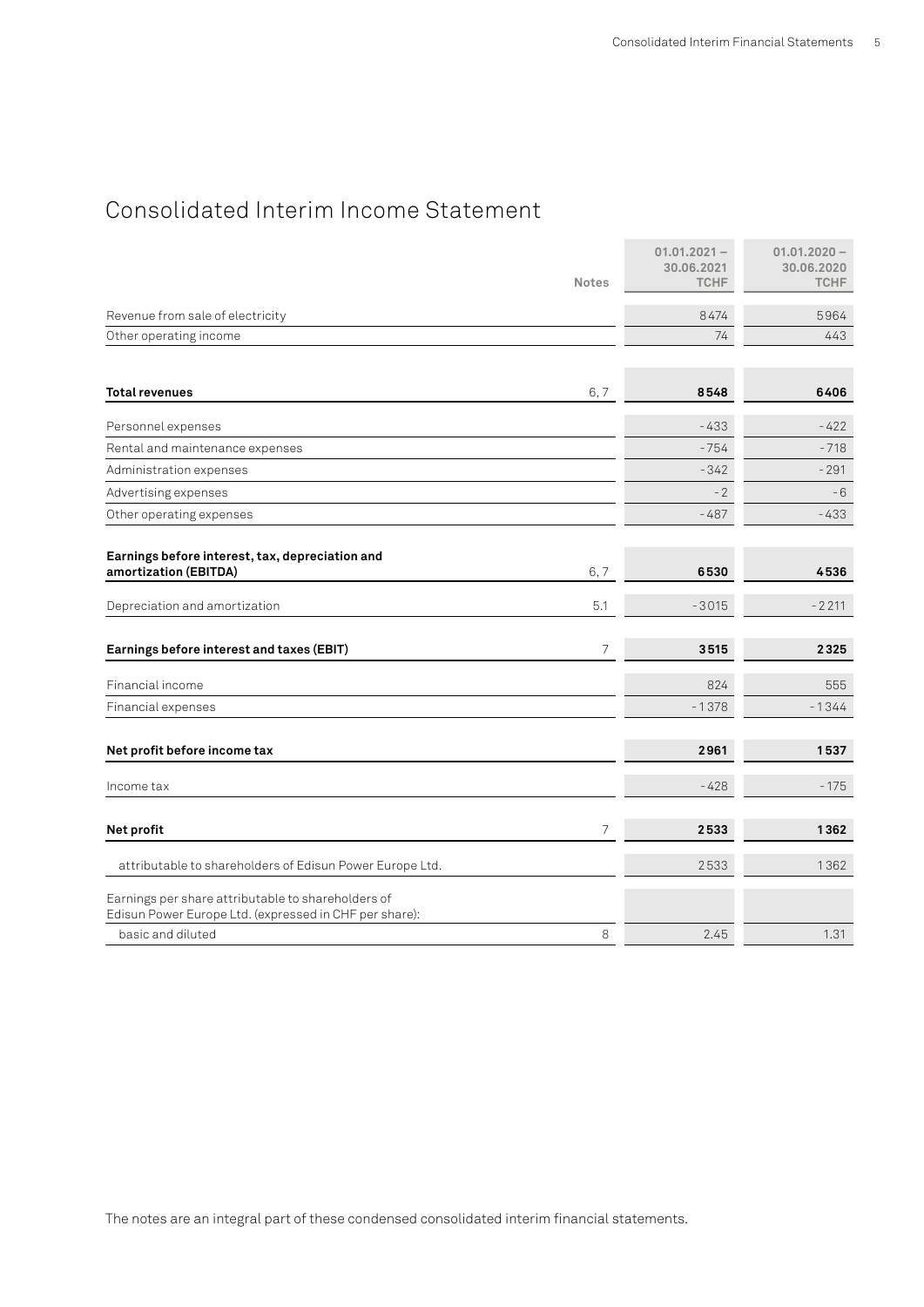# <span id="page-5-0"></span>Consolidated Interim Cash-flow Statement

|                                                        | $01.01.2021 -$<br>30.06.2021 | $01.01.2020 -$<br>30,06,2020 |
|--------------------------------------------------------|------------------------------|------------------------------|
| <b>Notes</b>                                           | <b>TCHF</b>                  | <b>TCHF</b>                  |
|                                                        |                              |                              |
| Net profit (CF)                                        | 2533                         | 1362                         |
| Reversal of non-cash items:                            |                              |                              |
| Depreciation and amortization                          | 5.1<br>3015                  | 2211                         |
| Change in accruals and provisions                      | 178                          | - 95                         |
| Financial income                                       | $-824$                       | -555                         |
| Financial expense                                      | 1378                         | 1344                         |
| Income tax expense                                     | 428                          | 175                          |
| Change in receivables and other current assets         | $-1940$                      | $-555$                       |
| Change in payables                                     | 362                          | 10 <sup>°</sup>              |
| Interest paid                                          | $-835$                       | $-717$                       |
| Taxes paid                                             | $-107$                       | $-73$                        |
| Other non-cash items                                   | 54                           | $-175$                       |
| Cash-flow from operating activities                    | 4242                         | 2930                         |
| Investments in plant and equipment                     | $-9988$                      | $-8980$                      |
| Investments in intangible assets                       | $-15$                        | - 9                          |
| Investments in financial assets                        | $-281$                       | $-7$                         |
| Interest received                                      | 1                            | $\Omega$                     |
| Cash-flow from investing activities                    | $-10283$                     | $-8996$                      |
| Increase of other borrowings                           | 8732                         | $\mathbf{0}$                 |
| Repayment of other borrowings                          | 5.2<br>$-1589$               | $-1331$                      |
| Dividends paid                                         | 9<br>$-1139$                 | $-1139$                      |
| Cash flow from financing activities                    | 6004                         | $-2470$                      |
| Net change in cash and cash equivalents                | $-38$                        | $-8536$                      |
| Cash and cash equivalents at the beginning of the year | 28409                        | 32751                        |
| Exchange effects on cash and cash equivalents          | 347                          | $-265$                       |
| Cash and cash equivalents at the end of the period     | 28719                        | 23950                        |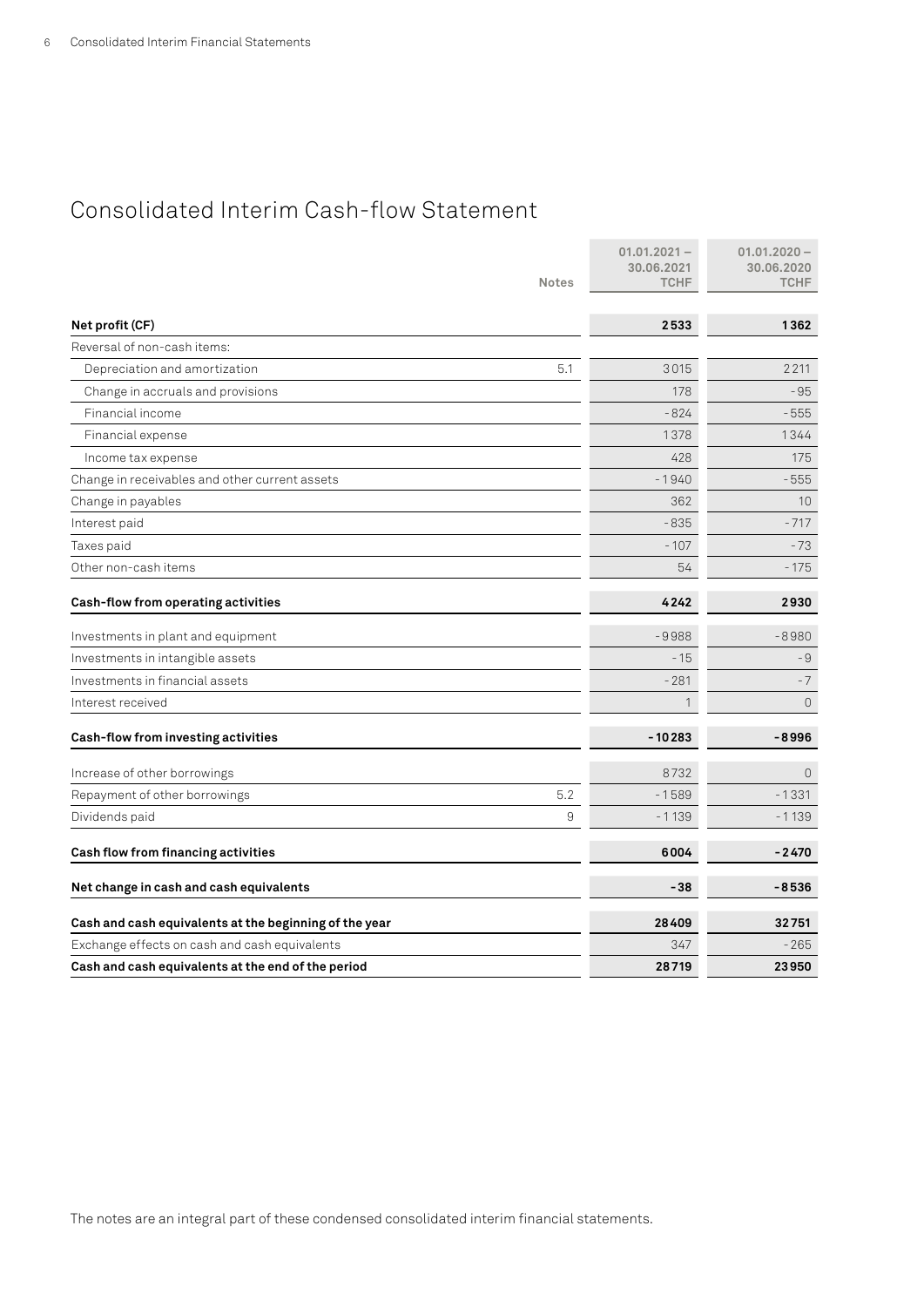# <span id="page-6-0"></span>Consolidated Statement of Changes in Equity

| Attributable to shareholders of the Company   |                  |                  |                      |                                        |         |
|-----------------------------------------------|------------------|------------------|----------------------|----------------------------------------|---------|
| <b>TCHF</b>                                   | Share<br>capital | Share<br>premium | Retained<br>Earnings | Currency<br>translation<br>differences |         |
| December 31, 2019                             | 31075            | 47916            | 5857                 | $-5040$                                | 79808   |
| Distribution of capital contribution reserves |                  | $-1139$          |                      |                                        | $-1139$ |
| Net profit                                    |                  |                  | 1362                 |                                        | 1362    |
| Currency translation foreign subsidiaries     |                  |                  |                      | $-1998$                                | $-1998$ |
| June 30, 2020                                 | 31075            | 46777            | 7218                 | $-7038$                                | 78032   |
| December 31, 2020                             | 31075            | 46777            | 9151                 | $-5262$                                | 81741   |
| Distribution of capital contribution reserves |                  | $-1139$          |                      |                                        | $-1139$ |
| Net profit                                    |                  |                  | 2533                 |                                        | 2533    |
| Currency translation foreign subsidiaries     |                  |                  |                      | 1663                                   | 1663    |
| June 30, 2021                                 | 31075            | 45638            | 11684                | $-3599$                                | 84798   |

The notes are an integral part of these condensed consolidated interim financial statements.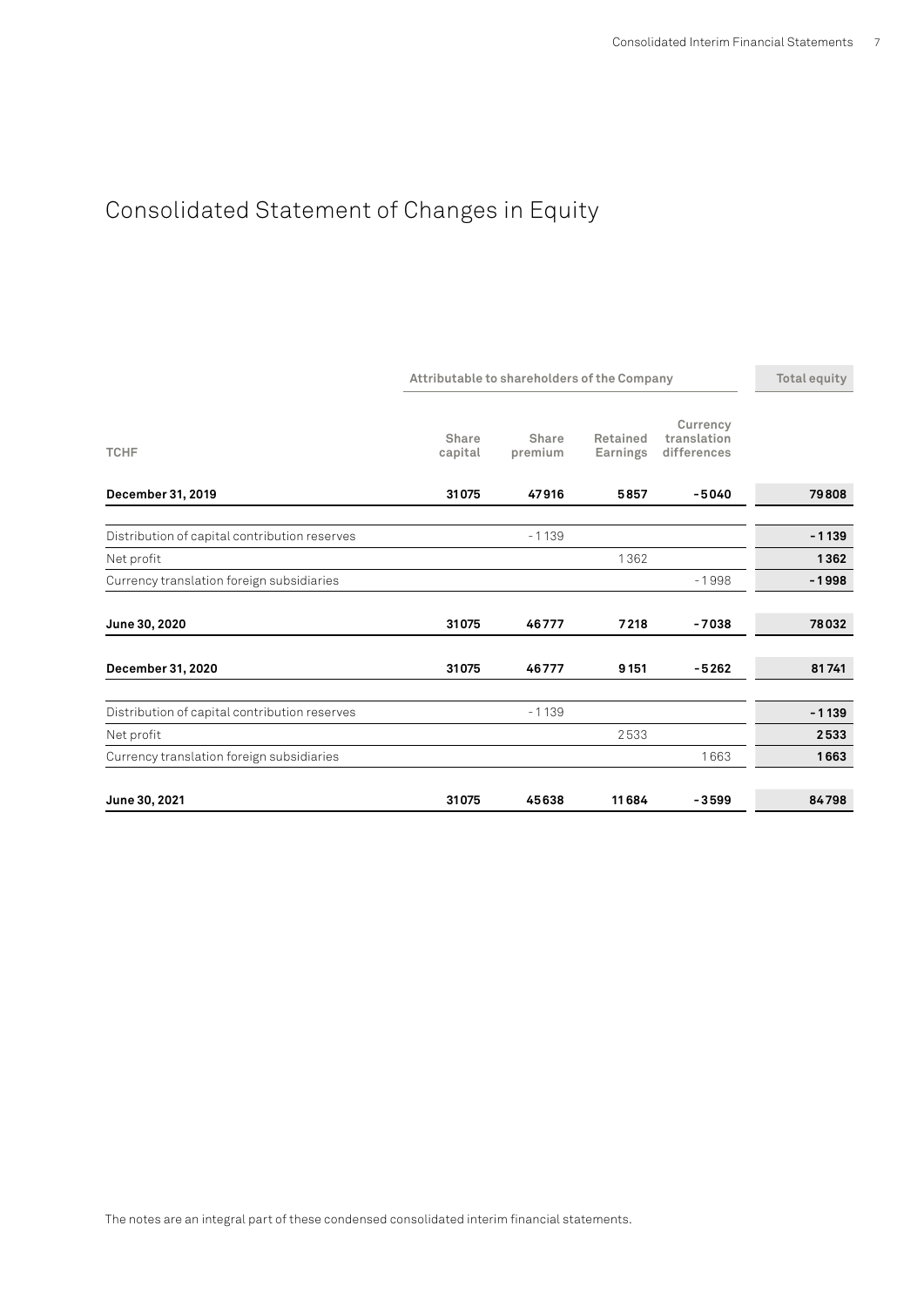# <span id="page-7-0"></span>Notes to the Consolidated Interim Financial Statements

All amounts are in CHF 000 unless otherwise noted

# 1 General Information

Edisun Power Europe Ltd. ('the company') and its subsidiaries (together 'the Group') finance and operate photovoltaic systems (PV) in Europe and sell solar energy to the local electricity companies. The Group is present in Switzerland, Germany, Spain, France, Italy and Portugal.

Edisun Power Europe Ltd. is a limited company domiciled and incorporated in Switzerland. The address of the registered office is: Universitätstrasse 51, 8006 Zürich, Switzerland. The Company is listed on the "Swiss Reporting Standard" segment of the SIX Swiss Exchange.

All amounts in these financial statements are denominated in TCHF unless otherwise noted. The values are rounded individually.

#### 3 Changes to Group Structure

There were no changes to Group structure during the period under review.

#### 4 Currency Translation Rates

The CHF/EUR exchange rates relevant for the consolidated interim financial statements were:

| 1 EUR | 1.0969       | 1.0940  | 1.0823       | 1.0671  |
|-------|--------------|---------|--------------|---------|
|       | Closing rate | Average | Closing rate | Average |
|       | 30.06.2021   | HY 2021 | 31.12.2020   | HY 2020 |

### 2 Basis of Preparation and Significant Accounting Policies

The consolidated financial statements cover the unaudited interim results for the six months ending 30 June 2021. They have been prepared in accordance with Swiss GAAP FER (Accounting and Reporting Recommendations). The consolidated interim financial statements for 2021 have been prepared in accordance with FER 31 "Complementary Recommendation for Listed Companies". Furthermore, the accounting complies with the provisions of the listing rules of the SIX Swiss Exchange and with Swiss company law.

The interim financial statements do not contain all the information and disclosures required in the annual consolidated financial statements. They should therefore be read in conjunction with the annual financial statements for the year ended 31 December 2020. The accounting policies applied are consistent with those of the annual financial statements for the year ended 31 December 2020.

The consolidated interim financial statements were approved for issue by the Board of Directors on 26 August 2021.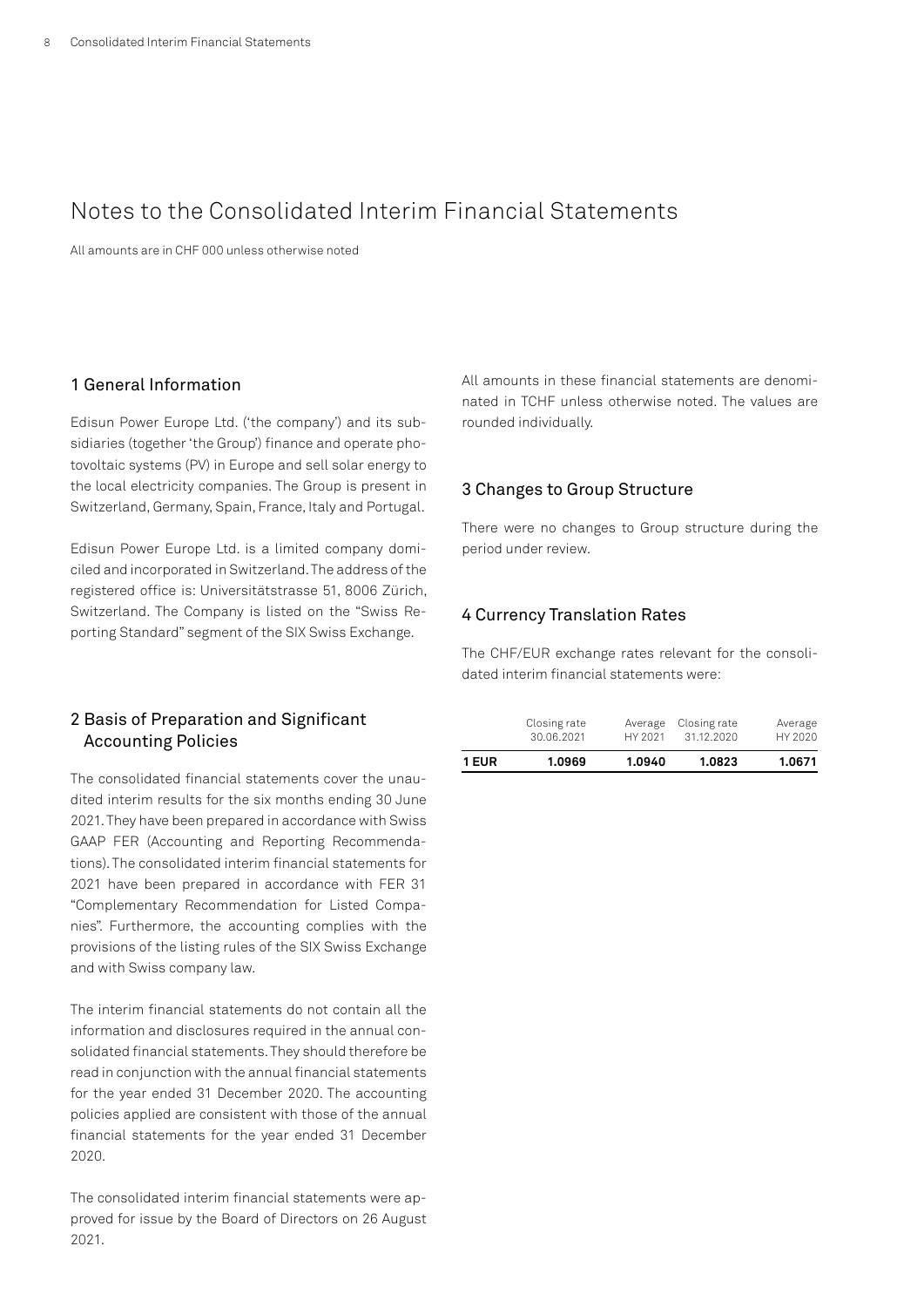# 5 Balance Sheet

In the period under review, the structure of the balance sheet remained largely unchanged. The value of fixed assets increased slightly from CHF 166.1 million at the end of 2020 to CHF 172.6 million due the ongoing investments in the Portuguese PV projects and additionally supported by the restrengthening of the Euro against the Swiss franc. All in all, land, plant and equipment still amounted to more than 80% of total assets, see also note 5.1. At the same time, current assets increased from CHF 32.4 million to CHF 36.6 million due mainly to the temporarily high trade and other receivables due to the seasonality pattern of the business. Overall, total assets grew by 6% from CHF 202.3 million to CHF 213.8 million.

On the liabilities and equity side, total liabilities increased by about CHF 8.5 million mainly due to the addition of debt for the construction of the new Portuguese PV plants as well as for the financing of an existing Spanish plant (see also note 5.2). In addition, equity grew by about CHF 3.1 million due to the half-year profit of CHF 2.5 million and a positive currency impact of CHF 1.7 million, partially compensated by the distribution of capital contribution reserves of CHF 1.1 million. All in all, the equity ratio remained largely unchanged at 39.7% (vs. 40.4% by the end of 2020).

| HY 2021                                                                 | Land                     | <b>PV Plants</b>         | Assets under<br>construction | FF&E                     | Total   |
|-------------------------------------------------------------------------|--------------------------|--------------------------|------------------------------|--------------------------|---------|
| Gross values                                                            |                          |                          |                              |                          |         |
| Opening gross book amount as at January 1, 2021                         | 1033                     | 146622                   | 51318                        | 256                      | 199229  |
| Exchange differences                                                    | 14                       | 1892                     | 608                          | 2                        | 2516    |
| Additions                                                               |                          | 1331                     | 6025                         |                          | 7356    |
| Disposals                                                               |                          | $\rightarrow$            |                              |                          |         |
| Change in consolidation scope                                           | $\equiv$                 | $\overline{\phantom{a}}$ | ÷                            | $\overline{\phantom{0}}$ |         |
| Reclassifications                                                       |                          |                          |                              |                          |         |
| Closing gross book amount - June 30, 2021                               | 1047                     | 149845                   | 57951                        | 258                      | 209 101 |
| <b>Accumulated depreciation</b><br>Opening amount as at January 1, 2021 | 617                      | 32213                    | $\overline{\phantom{a}}$     | 254                      | 33084   |
| Exchange differences                                                    | 8                        | 395                      | L,                           | 2                        | 405     |
| Disposals                                                               | $\rightarrow$            | $\rightarrow$            | L,                           | $\equiv$                 |         |
| Depreciation charge                                                     | $\rightarrow$            | 2994                     | $\overline{a}$               | $\overline{a}$           | 2994    |
| Reclassifications                                                       | $\overline{\phantom{a}}$ | $\overline{\phantom{0}}$ | $\overline{\phantom{0}}$     | $\qquad \qquad -$        |         |
| Closing amount - June 30, 2021                                          | 625                      | 35601                    | ۰                            | 256                      | 36482   |
| Net book value January 1, 2021                                          | 416                      | 114410                   | 51318                        | $\mathbf{2}$             | 166146  |
| Net book value June 30, 2021                                            | 422                      | 114244                   | 57951                        | 2                        | 172619  |

# 5.1 Land, PV-Plants and Equipment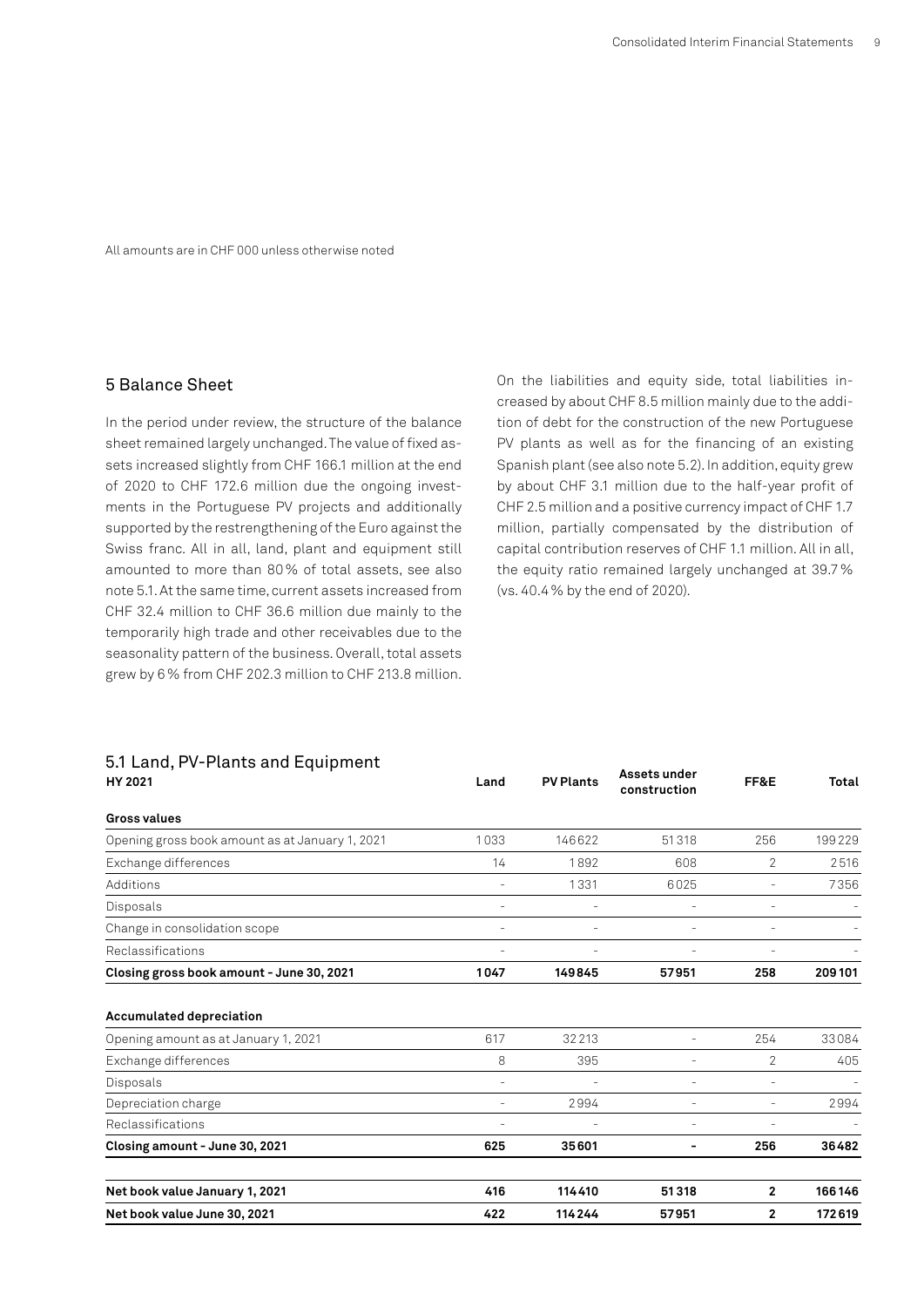| <b>HY 2020</b>                                                          | Land                     | <b>PV Plants</b>         | Assets under<br>construction | FF&E                     | Total   |
|-------------------------------------------------------------------------|--------------------------|--------------------------|------------------------------|--------------------------|---------|
| Gross values                                                            |                          |                          |                              |                          |         |
| Opening gross book amount as at January 1, 2020                         | 1036                     | 106251                   | 57784                        | 256                      | 165328  |
| Exchange differences                                                    | $-18$                    | $-1745$                  | $-1015$                      | $-2$                     | $-2780$ |
| Additions                                                               | $\equiv$                 |                          | 8663                         | -                        | 8663    |
| Disposals                                                               |                          |                          |                              |                          |         |
| Change in consolidation scope                                           | $\rightarrow$            |                          |                              |                          |         |
| Reclassifications                                                       | $\overline{\phantom{a}}$ | $\overline{\phantom{a}}$ | ۰                            | ۰                        |         |
| Closing gross book amount - June 30, 2020                               | 1018                     | 104506                   | 65432                        | 254                      | 171211  |
| <b>Accumulated depreciation</b><br>Opening amount as at January 1, 2020 | 619                      | 28423                    | $\equiv$                     | 254                      | 29296   |
| Exchange differences                                                    | $-11$                    | $-446$                   | $\equiv$                     | $-2$                     | $-459$  |
| Disposals                                                               | $\rightarrow$            |                          | ۰                            |                          |         |
| Depreciation charge                                                     | $\rightarrow$            | 2173                     | $\rightarrow$                | $\overline{\phantom{a}}$ | 2173    |
| Reclassifications                                                       | ۰                        | $\overline{\phantom{a}}$ | ۰                            |                          |         |
| Closing amount - June 30, 2020                                          | 608                      | 30150                    | ۰                            | 252                      | 31010   |
| Net book value January 1, 2020                                          | 418                      | 77828                    | 57784                        | 3                        | 136033  |
| Net book value June 30, 2020                                            | 410                      | 74356                    | 65432                        | $\mathbf{2}$             | 140201  |

Total depreciation and amortization in the interim income statement 2021 includes a depreciation charge of TCHF 22 for intangible assets (2020: TCHF 38).

At the end of 2020, the French government decided that existing feed-in tariffs for certain older photovoltaic plants should be reduced in the future. The first draft legislation was presented in mid-2021. Based on a detailed analysis of the documents, Edisun Power currently assumes that the plants in France will only be marginally affected or will even not be impacted at all by the tariff reductions. Consequently, there was no need for an impairment as of mid-year.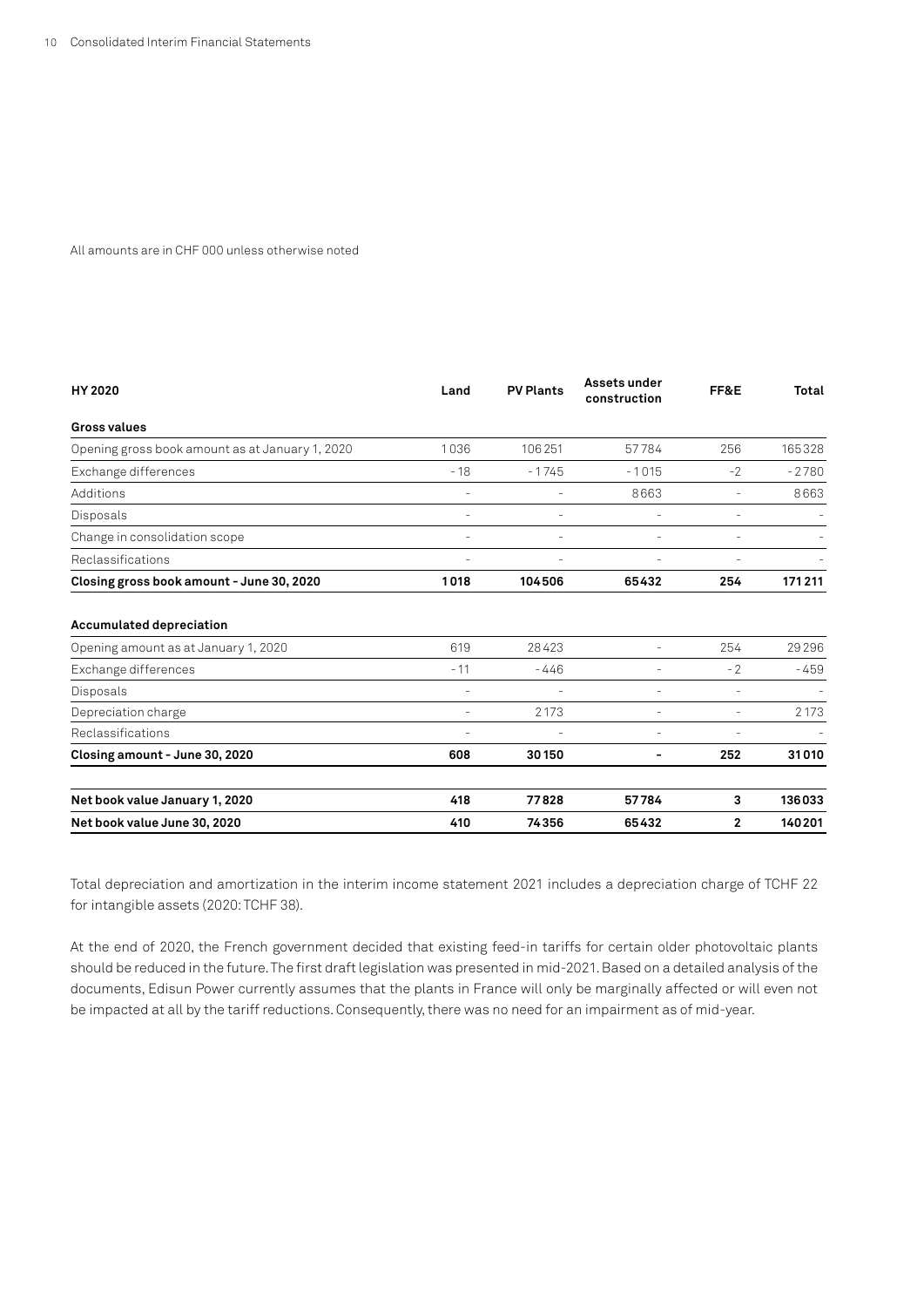### 5.2 Borrowings

|                                 | 30.06.2021 | 31.12.2020 |
|---------------------------------|------------|------------|
| Current                         |            |            |
| Loans from third-party          | 3296       | 2823       |
| Straight bonds from third-party | 12250      | 12250      |
| Total current borrowings        | 15546      | 15073      |
|                                 |            |            |
| Non-current                     |            |            |
| Loans from third-party          | 63294      | 55802      |
| Straight bonds from third-party | 39831      | 39810      |
| Total non-current borrowings    | 103125     | 95611      |

The increase of non-current borrowings in the first half of the year is due to an increase in financing for the execution of the Portuguese projects as well as for the financing of an existing Spanish plant.

# 6 Segment Information

| HY 2021                | Switzerland | Germany | Spain                    | France                   | Italv | Portugal                 | EPE    | Group  |
|------------------------|-------------|---------|--------------------------|--------------------------|-------|--------------------------|--------|--------|
| Total segment revenue  | 542         | 729     | 3673                     | 1 493                    | 267   | 845                      | 354    | 8902   |
| Inter-segment revenue  | -           |         | $\overline{\phantom{a}}$ | $\overline{\phantom{0}}$ |       | $\overline{\phantom{a}}$ | $-354$ | $-354$ |
| External revenue       | 542         | 729     | 3673                     | 1493                     | 267   | 1845                     |        | 8548   |
| <b>EBITDA</b>          | 475         | 581     | 2672                     | 1229                     | 202   | 1719                     | $-348$ | 6530   |
| EBITDA in % of revenue | 87.7%       | 797%    | 72.8%                    | 824%                     | 75.8% | 93.2%                    | n.a    | 76.4%  |

| HY 2020                 | Switzerland              | Germanv                  | Spain                    | France                   | Italv    | Portugal                 | <b>EPE</b> | Group  |
|-------------------------|--------------------------|--------------------------|--------------------------|--------------------------|----------|--------------------------|------------|--------|
| Total segment revenue   | 591                      | 803                      | 3085                     | 1470                     | 197      | $\overline{\phantom{0}}$ | 608        | 6754   |
| Inter-segment revenue   | $\overline{\phantom{0}}$ | $\overline{\phantom{0}}$ | $\overline{\phantom{0}}$ | $\overline{\phantom{a}}$ | $\equiv$ | $\overline{\phantom{a}}$ | $-347$     | $-347$ |
| <b>External revenue</b> | 591                      | 803                      | 3085                     | 1470                     | 197      | $\overline{\phantom{a}}$ | 261        | 6406   |
| <b>EBITDA</b>           | 502                      | 626                      | 2190                     | 1 1 7 2                  | 124      | - 12                     | $-67$      | 4536   |
| EBITDA in % of revenue  | 84.9%                    | 78.0%                    | 71.0%                    | 797%                     | 632%     | n.a.                     | n.a.       | 70.8%  |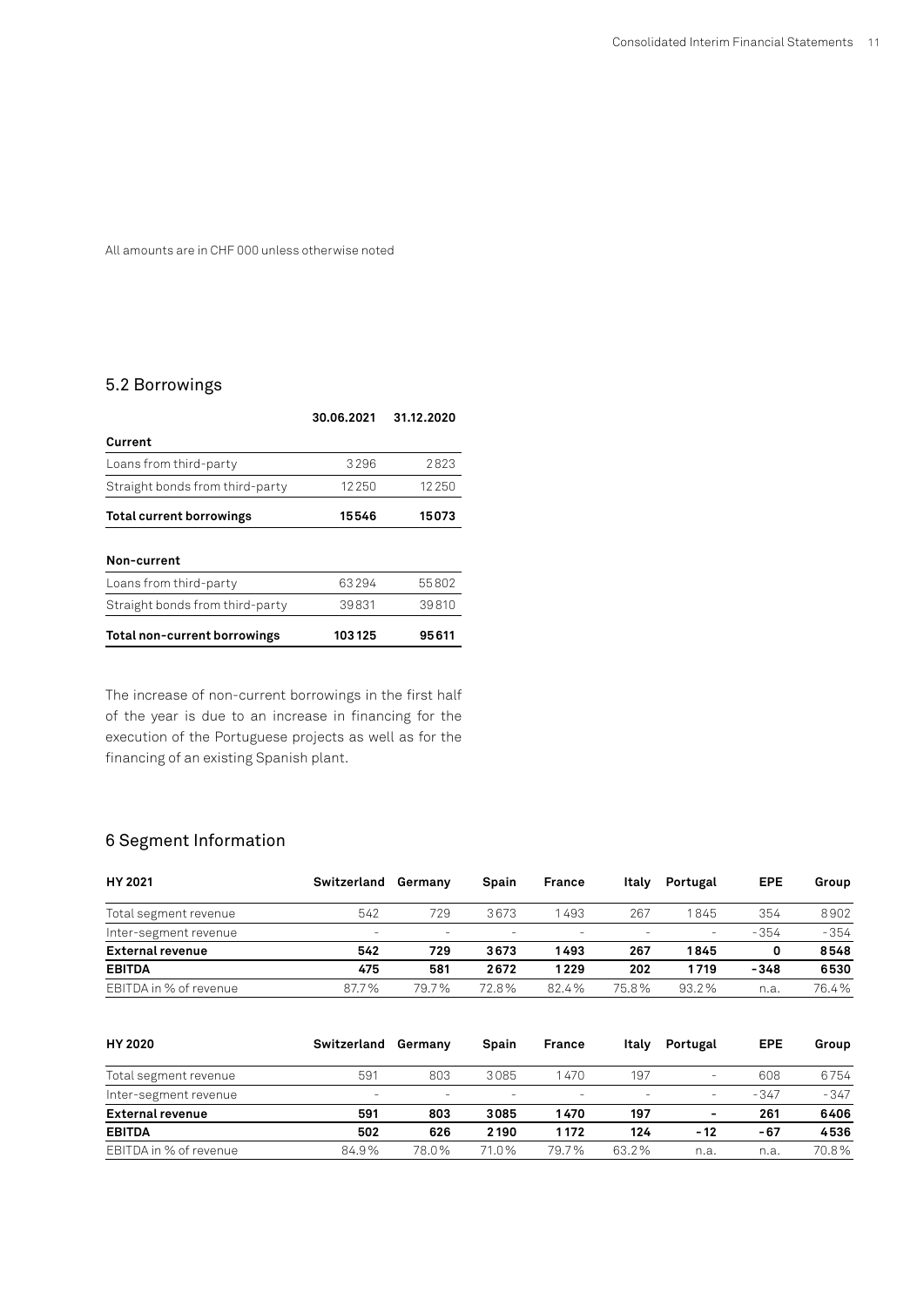### 7 Income Statement

Total revenues increased by 33.4% to CHF 8.55 million compared to the previous year. The growth is mainly attributable to both the recovery of electricity prices as well as the contribution of the new PV plant "Mogadouro", which was connected to the electricity grid by the end of last year. On the other hand, other operating income fell from CHF 0.44 million a year ago to CHF 0.07 million due to the absence of both compensation for a financing guarantee provided for the development of a third-party PV project and the reimbursement of a loss of income related to a fire at a plant in France which both had been booked a year ago.

Thanks to good cost control, operating costs rose by only CHF 0.15 million to CHF 2.02 million despite the acquisition effect related to the connection of the Mogadouro plant at year-end 2020 and the currency-driven cost increase. Overall, earnings before interest, taxes, depreciation and amortization (EBITDA) climbed by a high 44.0% to CHF 6.53 million. Depreciation and amortisation increased by a third to CHF 3.02 million due mainly to the start of depreciation for the new plant in Portugal. Nevertheless, the operating result (EBIT) jumped by CHF 1.19 million (or 51.2%) to CHF 3.52 million. Financial income increased further to CHF 0.82 million thanks to interest income on part of the payments done for the Portuguese PV projects. At the same time, financial expenses remained almost stable at CHF 1.38 million (first-half 2020: CHF 1.34 million) despite the higher debt level compared to H1 2020 thanks to better financing conditions and a significant reduction in foreign exchange losses. Finally, tax expenses grew in line with the strong profit growth from CHF 0.18 million to CHF 0.43 million. Overall, net profit almost doubled from CHF 1.36 million to CHF 2.53 million.

#### 8 Earnings per Share

Basic earnings per share is calculated by dividing the earnings attributable to equity holders of the Group by the weighted average number of ordinary shares in issue during the year, excluding ordinary shares purchased by the Group and held as treasury shares.

|                                                           | HY 2021 | <b>HY 2020</b> |
|-----------------------------------------------------------|---------|----------------|
| Profit attributable to equity holders of<br>the Group     | 2533    | 1362           |
| Weighted average number of<br>ordinary outstanding shares | 1035821 | 1035821        |
| Basic and diluted earings per share<br>(CHF per share)    | 2.45    | 1.31           |
|                                                           |         |                |

#### 9 Dividends

Dividends of CHF 1.1 million in form of a distribution of capital contribution reserves were paid out in the first six months of 2021, unchanged from the corresponding period of the prior year.

#### 10 Seasonality

The solar electricity business is depending on the sun radiation. Typically, the first semester of the year has a slightly higher production (approx. 50–55%) than the second half of the year (approx. 45–50%). Due to the fixed-cost nature of the group's business, the pattern of this seasonality is usually also visible on the earnings side. At the same time, however, other operating income may vary from year to year, depending on the occurrence of the corresponding underlying business transactions. All in all, therefore, no typical pattern can be identified at net profit level.

### 11 Events after the Balance-Sheet Date

There are no subsequent events which would have a material impact on the consolidated interim financial statements 2021.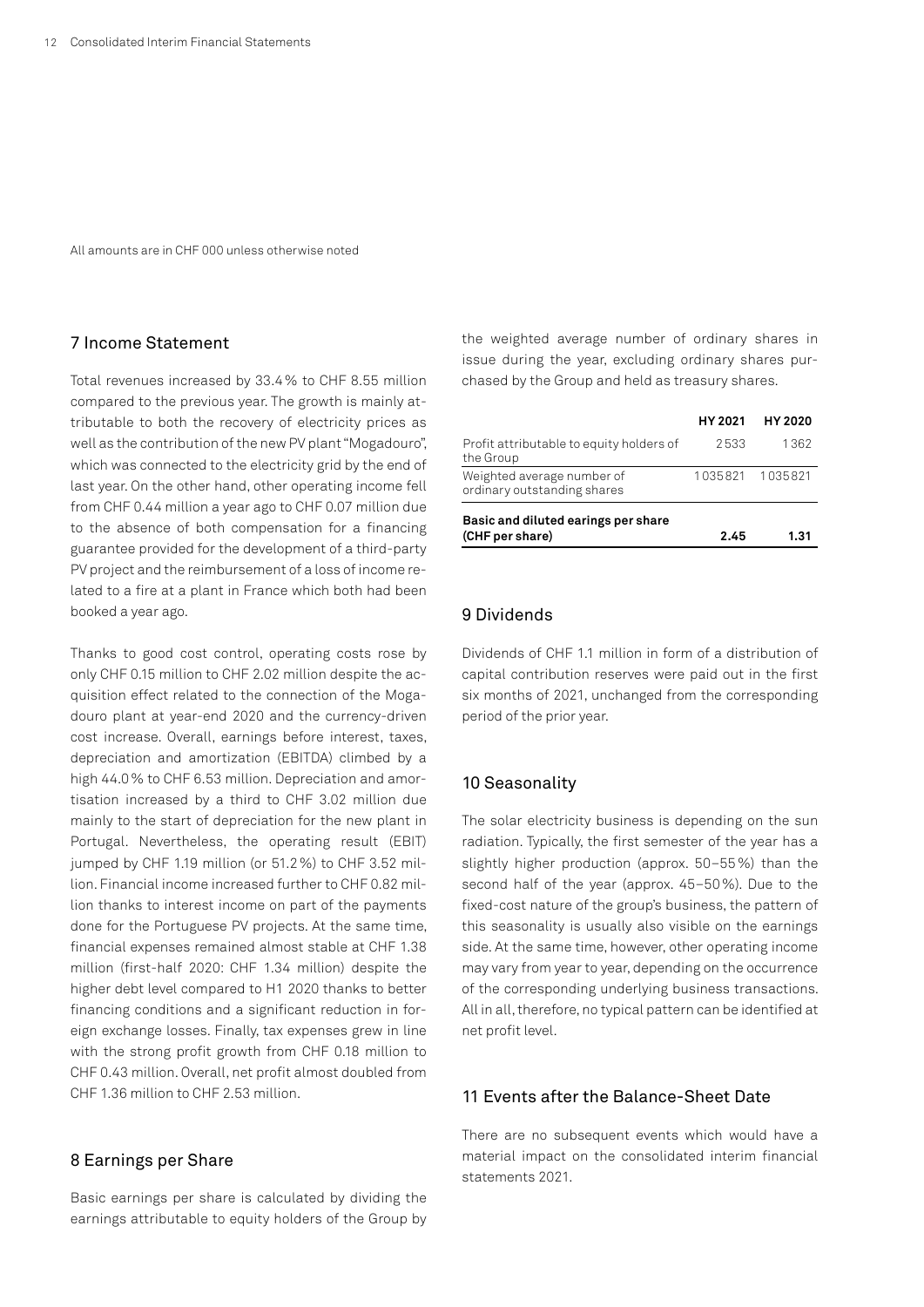| Notes |  |
|-------|--|
|       |  |
|       |  |
|       |  |
|       |  |
|       |  |
|       |  |
|       |  |
|       |  |
|       |  |
|       |  |
|       |  |
|       |  |
|       |  |

The Half-Year Report can be downloaded at: **[www.edisunpower.com](http://www.edisunpower.com)**

**Contact and Address:** Edisun Power Europe Ltd., Universitätstrasse 51, 8006 Zurich, Switzerland, Phone +41 44 266 61 20, Fax +41 44 266 61 22, [info@edisunpower.com](mailto:info%40edisunpower.com?subject=), [www.edisunpower.com](http://www.edisunpower.com) **Publisher:** Edisun Power Europe Ltd. **Layout & Design:** Crafft AG